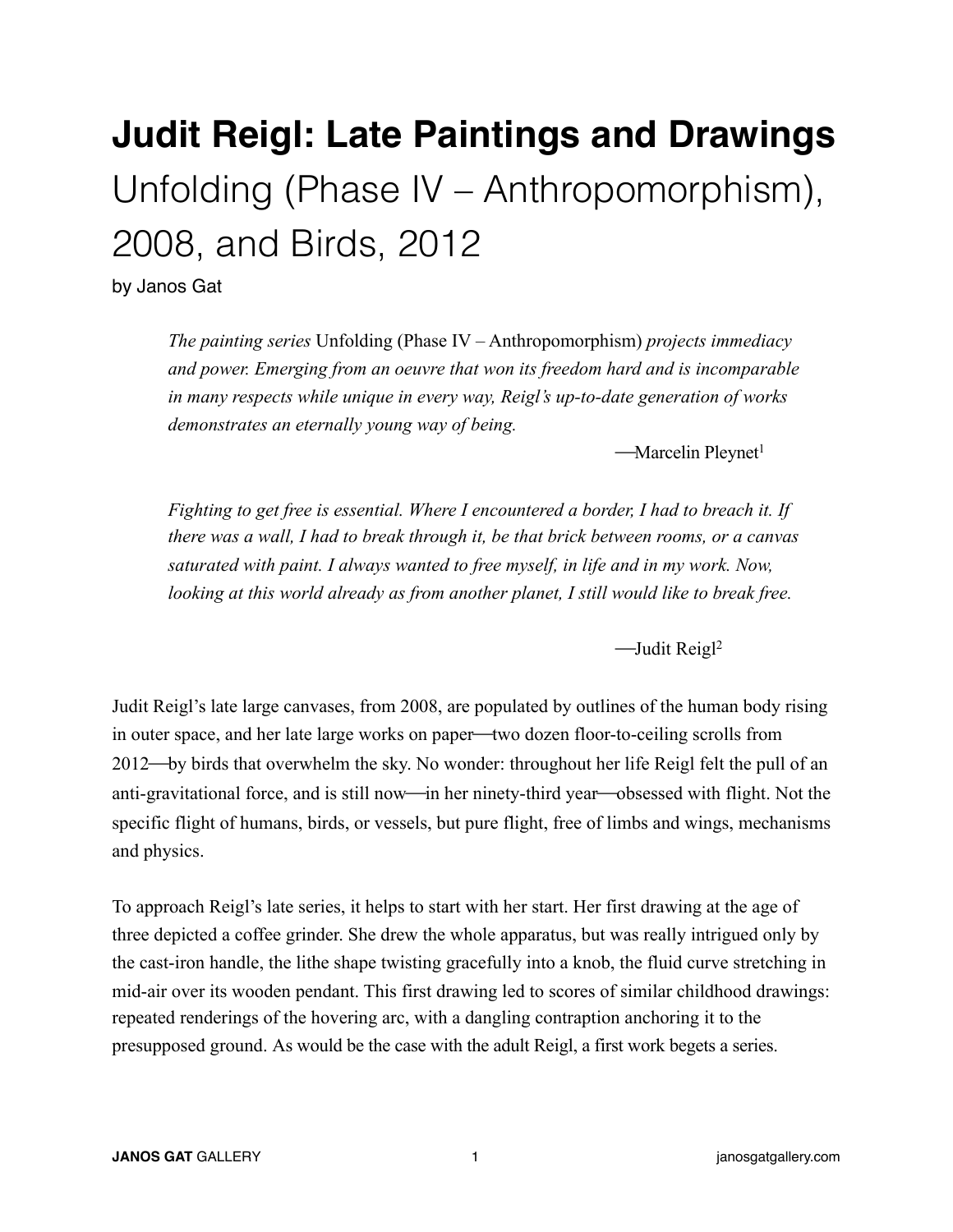Reigl's first Surrealist painting, *They Have an Insatiable Thirst for Infinity* (*Ils ont soif insatiable de l'infini*, 1950) pictures the four horsemen of the Apocalypse soaring above a landscape from which the "scape" has been determinedly obliterated. According to Reigl, eight successive versions of hills, mountains and seas lie hidden under the final bare marshland, which is marked by random hoof prints. When Reigl painted the first work in her signature style, *Outburst* (*Éclatement*, 1955), she did away with the very notion of the ground itself. No one, not even the painter, can say exactly what triggers artistic activity. But it can safely be said that Reigl spent the nine decades since that first drawing discarding incidental ballast—ground, matter, gravity—to distill the essence, the pure experience of flight.

While an upward drift is apparent in almost every Reigl composition, the pair of late series—*Unfolding (Phase IV – Anthropomorphism)*, 2008, and *Birds*, 2012—treat ascendance as both subject and theme. Both bodies of work were meant to be exhibited together as integral sets. 3 Furthermore, and not incidentally, each defiantly uplifting and exhilarating set can be interpreted as a memorial to a personal loss beyond words.

The *Unfolding (Phase IV* – *Anthropomorphism)* polyptych commemorates Betty Anderson (1918–2007), Reigl's companion. Anderson, a gifted sculptor—the pupil and friend of Henry Moore—renounced her own artistic career to accompany Reigl throughout hers. Anderson was the first person to see almost every painting and—as the director of Galerie Rencontres in Paris—exhibited many for the first time. She enabled the artist to work as freely as possible for five decades. *Unfolding (Phase IV*– *Anthropomorphism*), Reigl's requiem for Anderson, was the first series the artist painted while living on her own.

For Reigl, Anderson's death meant absolute disengagement:

I experienced what the occasion called for and feared that I would not be able to paint ever again—until three months later miraculously I could. I was sucked into a vacuum for these three months—not too long an interval all considered—facing nothingness. Tackling it, instead of trying to keep my feet on the ground, I went under—following my father. Then, if not exactly resurrected, I was shaken awake. It felt very strange, just as it must have felt in 1955 or in 1973, when I lived through my previous breaks.

With Betty dying, it stands to reason that my world would immediately collapse. Already, during her illness, for a year or two, I could not paint. Devoting myself to her care, I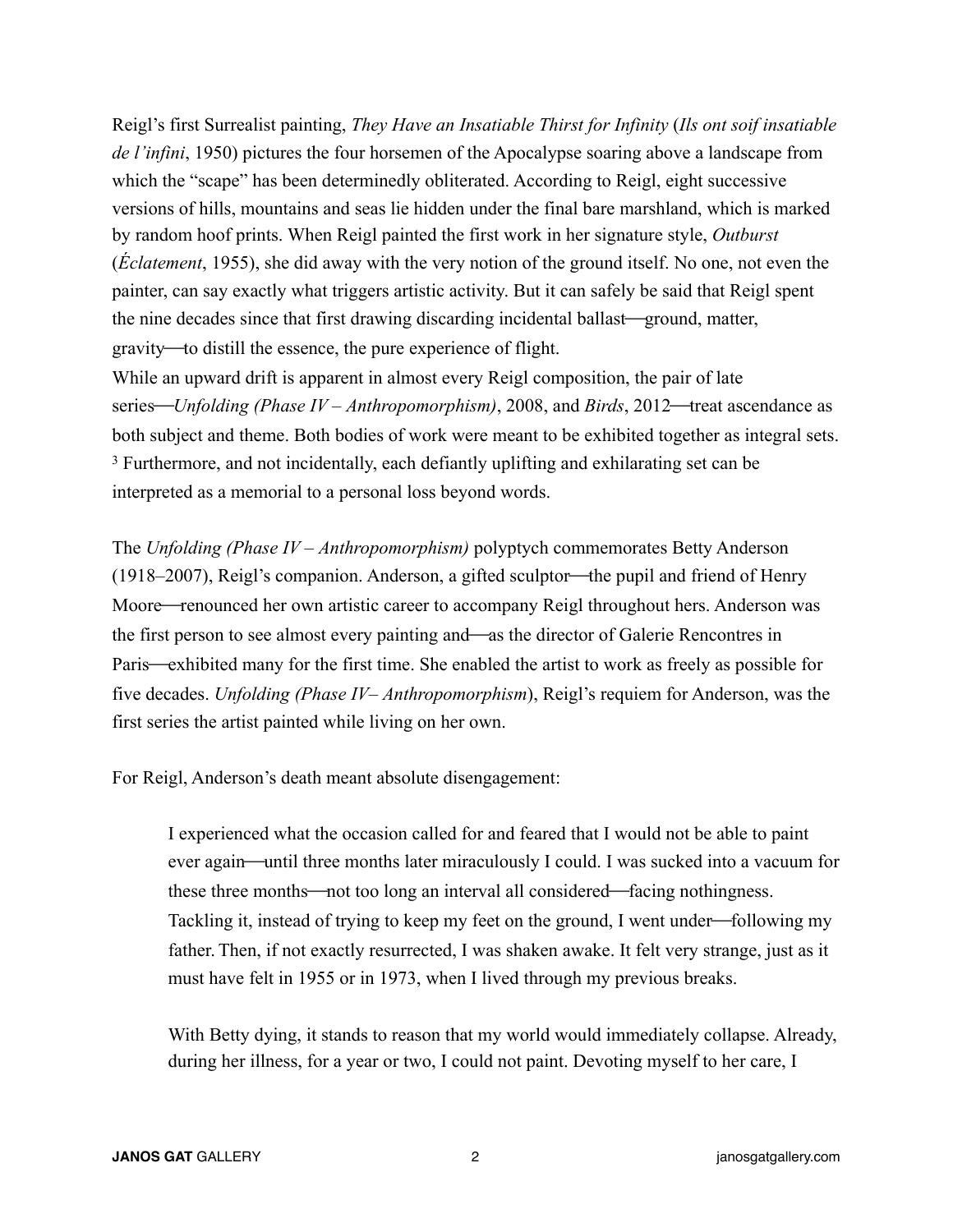ceased all artistic or so-called artistic activity, and this without a moment of regret. It meant no sacrifice for me, nothing of the kind; it just fell away, like a leaf off a branch in October. I lost my motivation and had no desire to work, no ambition whatsoever. Then came the void. It set in the moment she passed away: everything left me, spirit, desire, all.

Suddenly, a jolt came from within, a shock that sprung me out of the self-entombment, or how should I put it ... a crack of light, an opening. Life is strange, but in a different way for everyone. For me it is strange in that at first things go well, and then I experience this break. Hopelessness, hesitance, abandonment, aimlessness, indirection … and then, I don't want to say resurrection … I get this sudden lift, an awakening … this happens every time as a distinct event. It is not that first I get myself and the studio ready, and then I start to paint my brand new series. Unexpected as the break comes, as startling is the start.4

Late works will often sum up an oeuvre, if not by design then by fate. In 2008 Reigl painted the first four canvases of the *Unfolding Phase IV* polyptych in quick succession. The slightly larger fifth, which to all appearances is their summary, was painted soon after. When asked if she had set out to make a polyptych, Reigl answered "I could say yes as well as no … anything could be true." Notwithstanding Reigl's avoidance of confirmation, the fifth painting maybe said to sum up more than the immediate series: it summarizes Reigl's whole painterly oeuvre.

In making the *Unfolding Phase IV* polyptych—her final large-scale paintings—Reigl had no ultimate statement in mind:

I don't function on my own accord. I don't like to imagine, to plan … not only in work: I never plan my vacations. I paint without preconceptions, without knowing what comes next, then I see what I have done, which can take months, and then it all comes together. The motion is always there, in the making and in the painting. Elements levitate, figures fly, things appear and vanish when I remove what I find superfluous. Movement is everpresent, the basis for everything; there is a constant flow in the work and in the works. In my first series of outlines, in *Facing*… the human form appears in a doorway, in *Out* in an unspecific place, in the *9/11* series in relation to collapsing towers, and, in *Unfolding Phase IV*, fully disengaged, the human forms break free out in deep space.<sup>5</sup>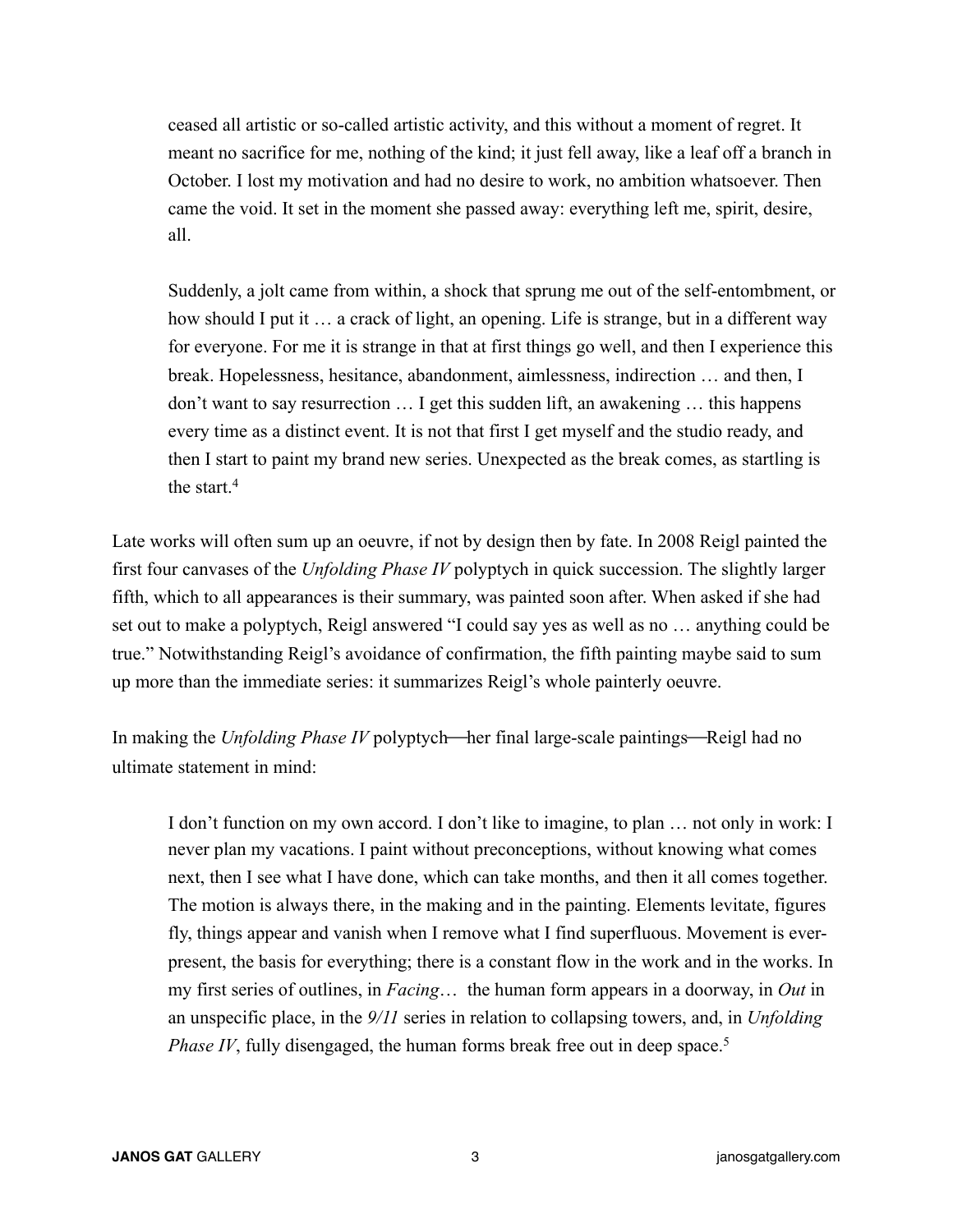Starting to feel her age, Reigl gave up on making large canvases after 2008. In 2009 she cut up a number of earlier, less successful paintings to generate an enticing series of small works. It was clear to Reigl that to go on living, she would have to embark on a new and demanding project. If she could not paint on a large scale, she could certainly draw. But to get the effects she wanted, she would need the right kind of paper, something more industrial than could be found in an art supply store.

Besides the right kind of paper, Reigl also needed the spark that would make her want to work again. This inactivity was not an artist's block; she felt she had lost, if not the will, then the muscle and agility. She also thought, after seven decades of daily effort, that she had produced enough. Reigl had never accepted any commission to do a work, nor had she ever done an illustration. So it was natural for her to politely decline the well intentioned phone offer, done perhaps in jest, by a writer/art dealer friend, commissioning her to do one hundred drawings, the last of which would illustrate the cover of his not yet published book. However, when they next talked on the phone, her friend, no longer jesting, also proposed a New York gallery exhibition for the drawings as soon as they were finished.<sup>6</sup>

Slowly, Reigl warmed, certainly not to the commission, the illustration, or the exhibition, but to the stimulus to resume working. About a month after the offer, her friend brought a dozen rolls of plotter paper, which matched in width the no longer manufactured offset paper that Reigl had used to make her 1958–59 and 1965–66 ink series.7 To coax her to start, her friend quickly organized a video session to document the artist working in her studio—a first for Reigl, who had never before painted in front of an audience.<sup>8</sup> She agreed to the video only conditionally, since she was still not sure how the ink would adhere to the paper. Then, on the day before the scheduled shooting, Reigl made her first and instantly satisfying test drawing on a roll of paper unfurled on the floor.<sup>9</sup>

Reigl defied the physical ravages of time in her documented video performance.<sup>10</sup> Her work is consummately gestural and she is active and forceful in the extreme. She invests essentially her all in every move, and now admits that while working on her new series there were times she was not sure she would live long enough to complete the entire length of paper laid before her. She believes there was a distinct possibility that she would end up dead on the floor among her scrolls. She could well have scored her last gasps with the inkblots that marked her passage along the paper. The late scrolls are in fact Reigl's requiem for herself, her final farewell to gestural painting and to the unhindered freedom she had found only in her work.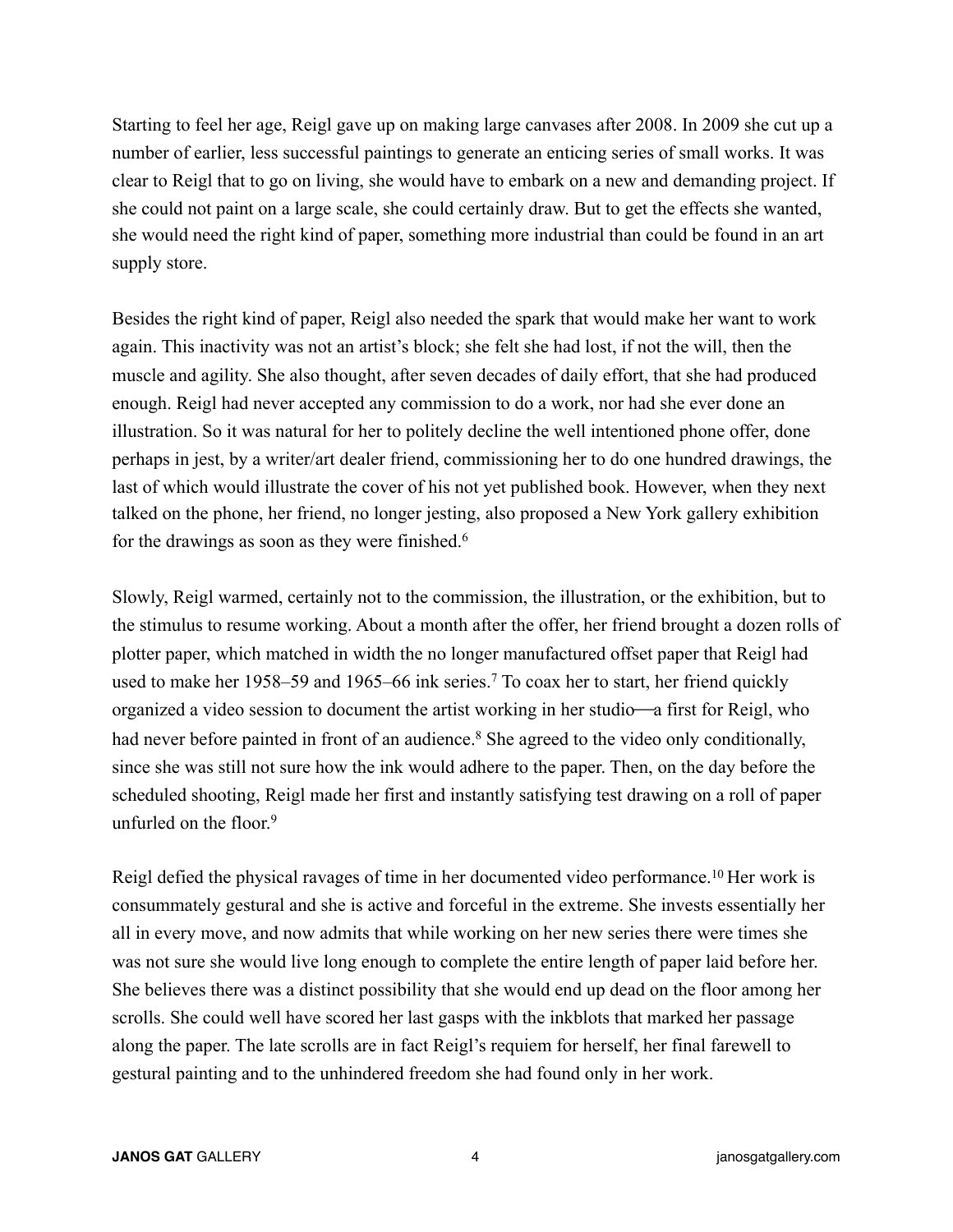The scrolls were originally all done horizontally, with the paper extending across the full length of the room. Once the ink had dried, most were cut into smaller sections, while certain were kept whole. Editing her new work, Reigl realized that the harder it became for her to advance along the paper, the more her ink marks came to resemble birds of one kind or another.11 By 2012 Reigl deliberately drew only birds. One visitor to her studio grew anxious at the sight of her ominously circling vultures, while others were enthralled by how regally her eagles soared. Regardless of the species, the winged creatures were awe-inspiring. Reigl may have lost some muscle strength but had lost none of her artistic power.

Reigl's oeuvre culminates in a crescendo: in the summer of 2012, the artist shifted her compositions to a vertical orientation, making the flocks appear to be flying up and away. It was as if she were lifting herself up from the ground along with her *Birds*. Throughout her life Judit Reigl painted with all-out motions that engaged her entire body. She would fling her limbs in every direction; her gestures filled and ruled the space. By making her late ink-on-paper works while crawling on all fours, Reigl learned how to fly on instinct, patterns of flight having evolved from swimming, and swimming from the crawl.

The upward drift of the outlined bodies in the late paintings takes place in an apparently endless cosmos; the birds in the late ink drawings aim for the open sky. Lautréamont's famously borrowed phrase "insatiable thirst for infinity" could have been a title as fitting for Reigl's late series as it was for her first Surrealist painting—or would be for the Reigl biography still to be written.

As Reigl patiently explains:

I always had an inner urge to reach infinity and touch the stars.12 Humans strive for what is impossible in a human body, and can only be approximated in art. I was never concerned with perspective in the proper sense, and by now I have outgrown it. I am ready to unite with space and the void.

⎯Janos Gat, September 2016

– – –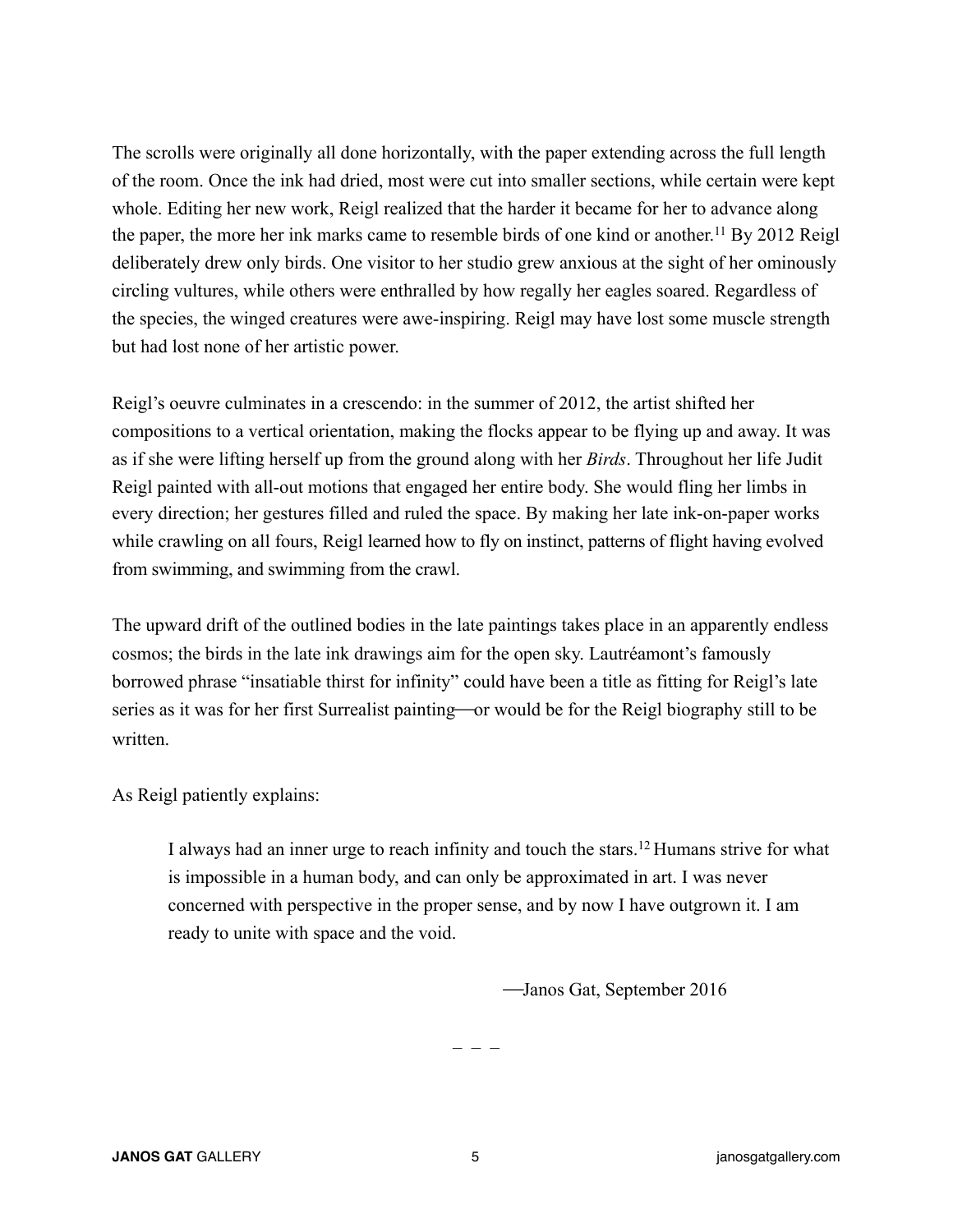1 From the catalog essay of the *Unfolding* (*Déroulement*) exhibition at the Janos Gat Gallery (New York, 2009).

<sup>2</sup> This essay is based on-and Reigl is quoted from-three interviews with the artist by the author (August 2014, August and September 2016).

<sup>3</sup> *Déroulement (Phase IV– antropomorphie)*, 2008, is a series of mixed-media canvases, four measuring 220 x 195 centimeters and one measuring 225 x 225. *Oiseaux (vertical),* 2012, is a series of two-dozen scrolls, the paper measuring 62 centimeters in width and approximately five meters in height. Both series are presented as integral sets in the Merchant House exhibition. (Reigl had worked on a few more canvases in 2008, which could also be considered to belong to *Déroulement (Phase IV– antropomorphie)*. There are also dozens of late 2011 and early 2012 horizontal works in the *Birds* series-the paper measuring 62 centimeters in height-several are five meters wide, and others range from approximately one to three meters.)

4 Reigl refers to her father, Antal Reigl, who was entombed for three days beneath the rubble of an explosion at the siege of Przemysl, the Verdun of the Eastern front during World War I, and then miraculously rose from the dead. Her "previous breaks," which began at the end of 1954 and then again at the end of 1972, were two roughly six-month periods of hiatus from work. Out of the first break came the *Outburst* series and, from the second, the *Drape/Decoding* series. Following Anderson's death, Reigl painted the last canvases of the *September1, 2001 and Ensuing* series before starting the polyptych of *Déroulement (Phase IV– antropomorphie)*.

5 Reigl is referring here to the series *Face á…,* 1988–90; *Hors,* 1993–1999; *New York, 11 septembre, 2001*, 2011–12.

6 The author is that friend.

7 István Pankászi, from the Paper Conservation Department of the Museum of Fine Arts, Budapest, who had restored numerous works from Reigl's earlier series, knew which brand would be the closest match.

8 Janos Gat (director), Nikhil Melnechuk (camera), and Dmitriy Rozin (camera and editing), *Judit Reigl, Chinese Ink on Paper*, Janos Gat Gallery, 2010. ([https://vimeo.com/18627622\)](https://vimeo.com/18627622) The video was presented as part of the exhibition, *Judit Reigl* at the Rooster Gallery, NY, and was released as a DVD insert in the exhibition catalog, *Judit Reigl:"Unfolding" Unfolding*, Ubu Gallery, NY (2011). Rozin edited the footage to the soundtrack of György Kurtág's piano arrangement for four-hands of Heinrich Schütz, *The Seven Last Words of Jesus Christ from the Cross*⎯*Fragment*. Reigl made the first scroll on January 21, 2010, and the filming took place on January 22 and 23.

9 Working on the unfurled and uncut paper on the floor was a natural expression of Reigl's longstanding preference for seemingly endless surfaces, for creating "local infinities," as when she covered the walls of her studio with a continuous roll of canvas to make the *Unfolding* series of the 1970s.

10 *Unfolding (Abstract) / Déroulement (Abstract)*, 2010–11. [The ink on paper series] is the graph of Reigl's lifetrajectory, in which the signs of her total automatic writing—her musical notation as effaced traces—keep unfolding, signifying the process they are part of. Making [these drawings] Reigl uses both hands: one clutches the loose end of a heavy roll of paper—seven yards or more, pulled to the length of the studio—and the other moves the ink-saturated sponge, a violin player fingering the chords while drawing the bow. As in music, there is no question of speed, only tempo. A lightning-quick movement does not imply speedy execution. As for a musician, fast or slow means the same: time is subject to timing. (J. G., exh. cat., Ubu Gallery, New York, 2011.)